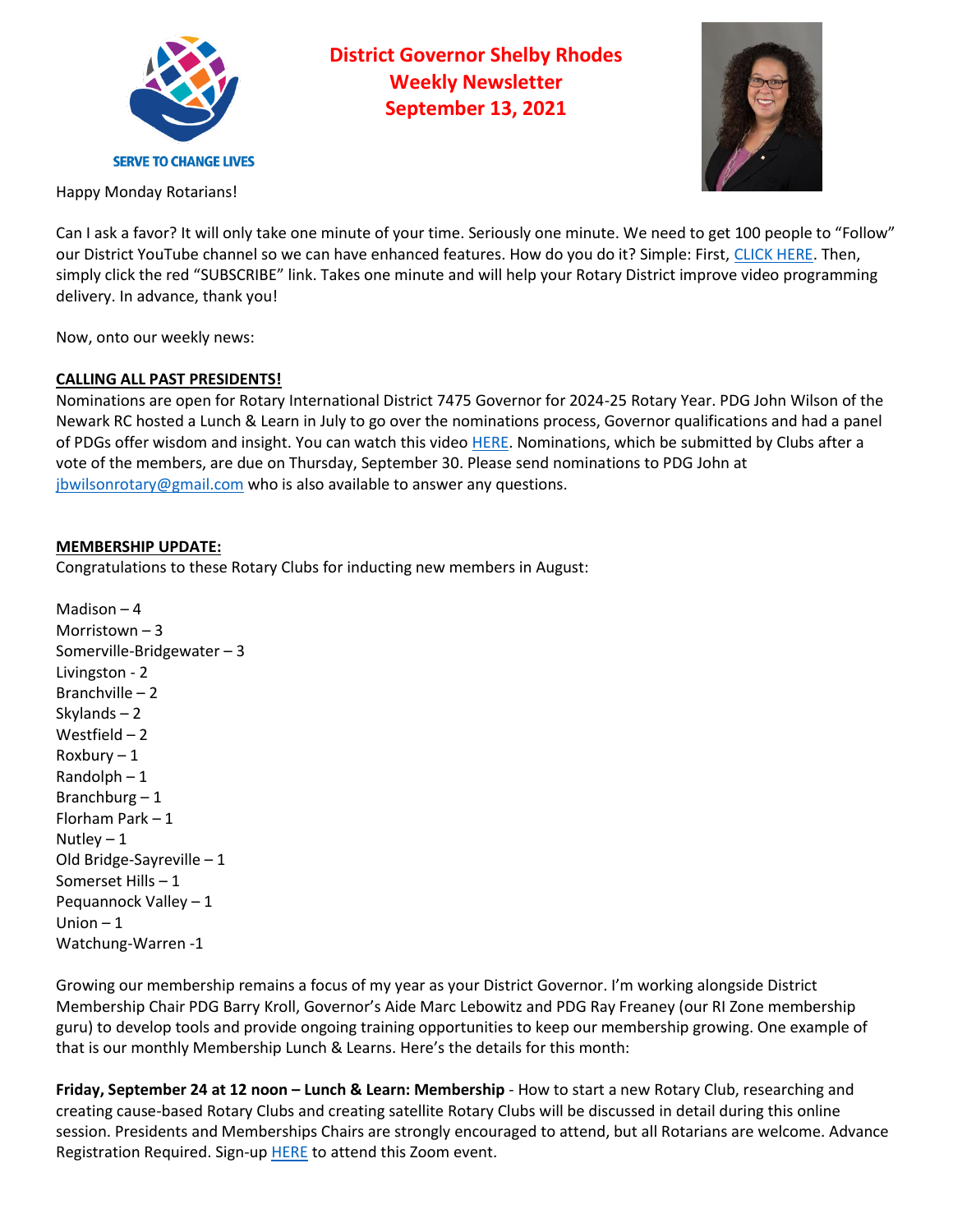**Remember: Every Rotarian in our District is tasked with Membership.** RI President Shaker says "Each one, Bring one" so let's all bring a new prospective member to our next Club service project, fundraiser or social event. Show them what Rotary does, rather than tell them. I bet you can get more new members by showing rather than telling.

I only know two types of people on this planet: Rotarians and prospective Rotarians. Adopt this philosophy and your Club ranks will grow in membership and engagement.

## **THE ROTARY FOUNDATION OF ROTARY INTERNATIONAL MOMENT:**

What's a Major Donor & Arch Klumph Society Member?

Major Donor – The Rotary Foundation recognizes individuals or couples whose combined giving reaches \$10,000, regardless of the gift designation. This recognition level can be achieved only through personal contributions. Since the Major Donor recognition began there have been more than 30,000 Major Donors.

Arch Klumph Society – Donors whose cumulative gifts total \$250,000 or more are recognized as Arch Klumph Society members. Recognition includes an induction ceremony with the donor's picture and biography in the Arch Klumph Society interactive gallery at the Rotary International headquarters in Evanston, Illinois. Since the society's creation in 2004, there have been over 700 Arch Klumph Society members.

#### **UPCOMING EVENTS:**

**Thursday, September 16 at 12 noon – Narcan Training –** Narcan is a drug used to treat opioid overdoses and, in this session, attendees will learn how to administer the drug. Joe Rivera of PIK (Prevent is Key) will lead this Zoom-based virtual training session. Narcan kits will be available by mail or safe-distance delivery for those who complete this online training. Supplies are limited to 1 per person for the first 75 attendees. Advance registration required. Sign-up online [HERE.](https://us02web.zoom.us/meeting/register/tZcrf-2vpj0sE9crdDqCEn1NaDnno9MV7YdC) This event is proudly brought to you by the Community Connection Initiative of Rotary International District 7475.

**Monday, September 20 at 7 pm - Member Orientation Program -** For both NEW and EXISTING members. Learn about how Rotary works locally and around the world. Presenters are District Governor Shelby Rhodes, DGE John Shockley, DGN Sam Maddali and PDG Barry Kroll, District Membership Chair. Advance Registration Required. Sign-up [HERE](https://us02web.zoom.us/meeting/register/tZwuf-CsqTwvG9HsQHf6QA9aDVYZr5pvpZ07) to attend this Zoom event.



**Sunday, September 26 at 1 pm – International Peace Day Celebration** –People worldwide have engaged in the International Day of Peace in diverse and meaningful ways. 2021 Peace Day celebration will include: meditation and Interfaith prayers; planting trees; musical presentations; feasts for peace (food from different countries); peace walks and flag ceremonies and engaging youth ambassadors in peace-building activities. This event is open to all Rotarians and guests. For more information [CLICK HERE](https://www.dropbox.com/s/23tjle2i36xnpkq/peace21a.pdf?dl=0) or contact PDG Tusli Maharjan by email at [trmaharjan@gmail.com.](mailto:trmaharjan@gmail.com)

**Tuesday, September 28 at 6:15 pm – District Leadership Meeting** – This meeting will be held in person at the Park Avenue Club in Florham Park. It's \$20 per person which includes dinner. District Leadership and Club Presidents are welcome to register [HERE.](http://evite.me/DhpVtfwCaW) Advance registration required and the deadline to register is Tuesday, September 27. No late registrations will be accepted.

**Wednesday, September 29 at 7 pm** - **District Public Image Committee Huddle** - At this session, you'll brainstorm what's working and what's not, and what your needs are for Public Image. It will be held online via Zoom. This session is open to all Rotarians, but is targeted to Club Presidents, Public Image Chairs and Webmaster. Advance registration required. Please sign-up **HERE**. (THIS IS A NEW DATE.)